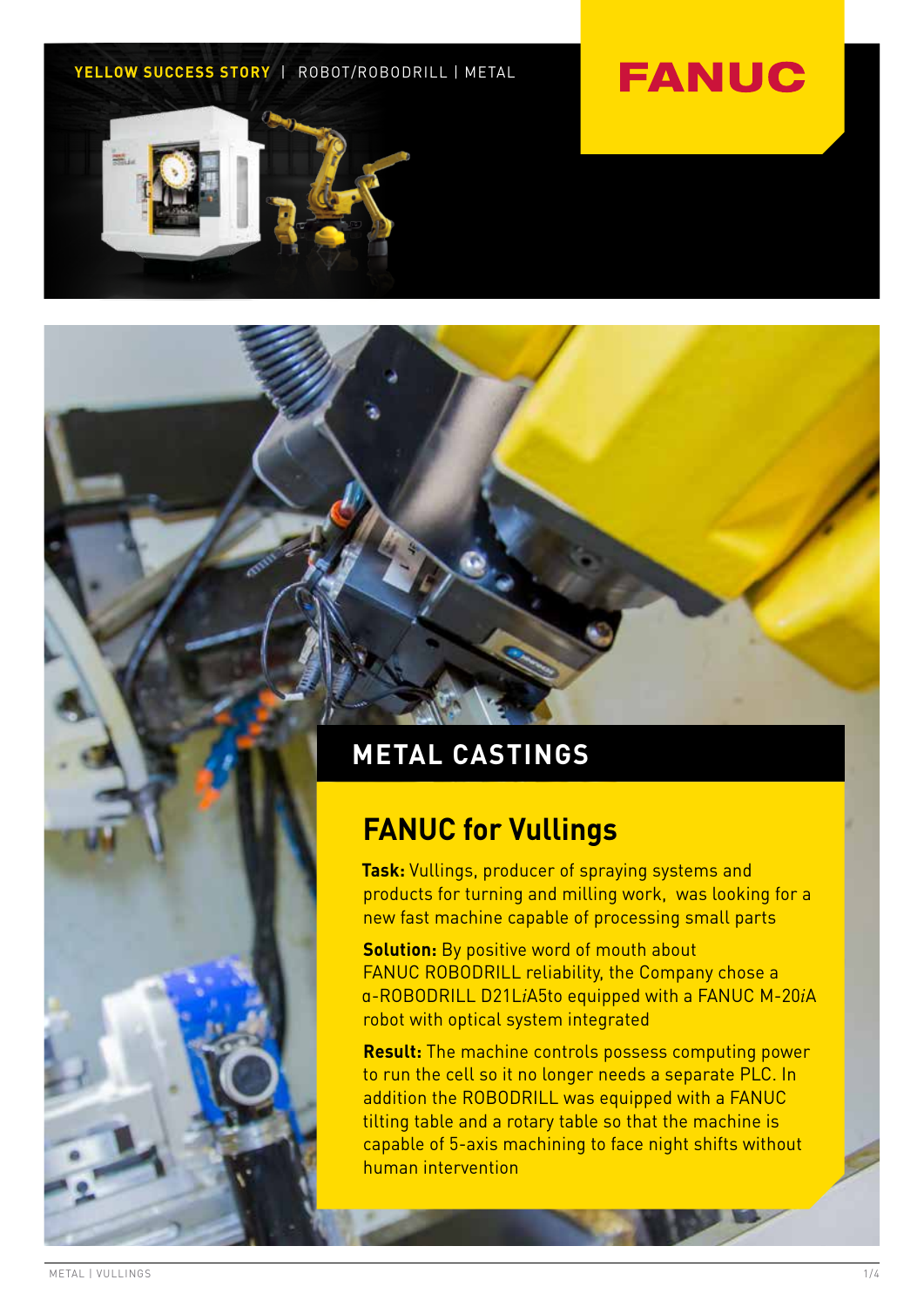

### **Robodrill and FANUC robots are essential in flexible automation**

The machines in the workshops of Vullings Metaalbewerking in Horst, Netherlands are running 24 hours a day. The choice of machines, production organization, CNC programs: everything revolves around automation. Specifically, flexible automation, since even small series and unit products are manufactured in this highly automated work environment.

The Vullings site in Horst houses two companies. Vullings Systemen BV traditionally produce spraying systems for the horticultural sector, but they also design and manufacture customized equipment. Vullings Metaalbewerking BV is a subcontracting company that produces products for turning and milling work that are usually made of stainless steel and other more complex steels. Machining of plastics is also possible. "The two companies complement each other well," explains director Jeroen Evers. "Machine parts are made by the division Metaalbewerking and Systemen BV Vullings in addition to machines for third parties, systems that are used to automate the Metaalbewerking division."

### **7 days on 7, 24 hours a day**

Launched 10 years ago, this automation concept is now integrated into all business aspects and now deploys five robots.

The machining centers are turning 7 days on 7 and 24 hours a day. During our visit, a Robodrill machine was busy making arms for Champion spraying systems. A FANUC robot picks the castings one by one from the feed conveyor and passes them to the machine. The optical system, positioned above the conveyor, tells the robot where the pieces are and how they should be picked up. Once machining of the spray arm is completed, the robot picks up the piece and places it on a discharge conveyor, where the optical system searches for a free space and tells the conveyor to



provide one. Operators check that there are sufficient castings ready by the end of the day so that production may continue during the whole night.

### **Pallet handling**

"We started by automating two large machining centers," explains Frank Gijsen, the manager for automation of production processes. "Surrounding the machines, we built robot cells featuring FANUC R-2000iB robots and about 80 places for the products. The operators are responsible for the preparation of products and placing the parts on pallets. Robots bring the pallets to the machines and remove them. Smaller products are collected directly by the robots using a FANUC optical system, which are then placed on a conveyor."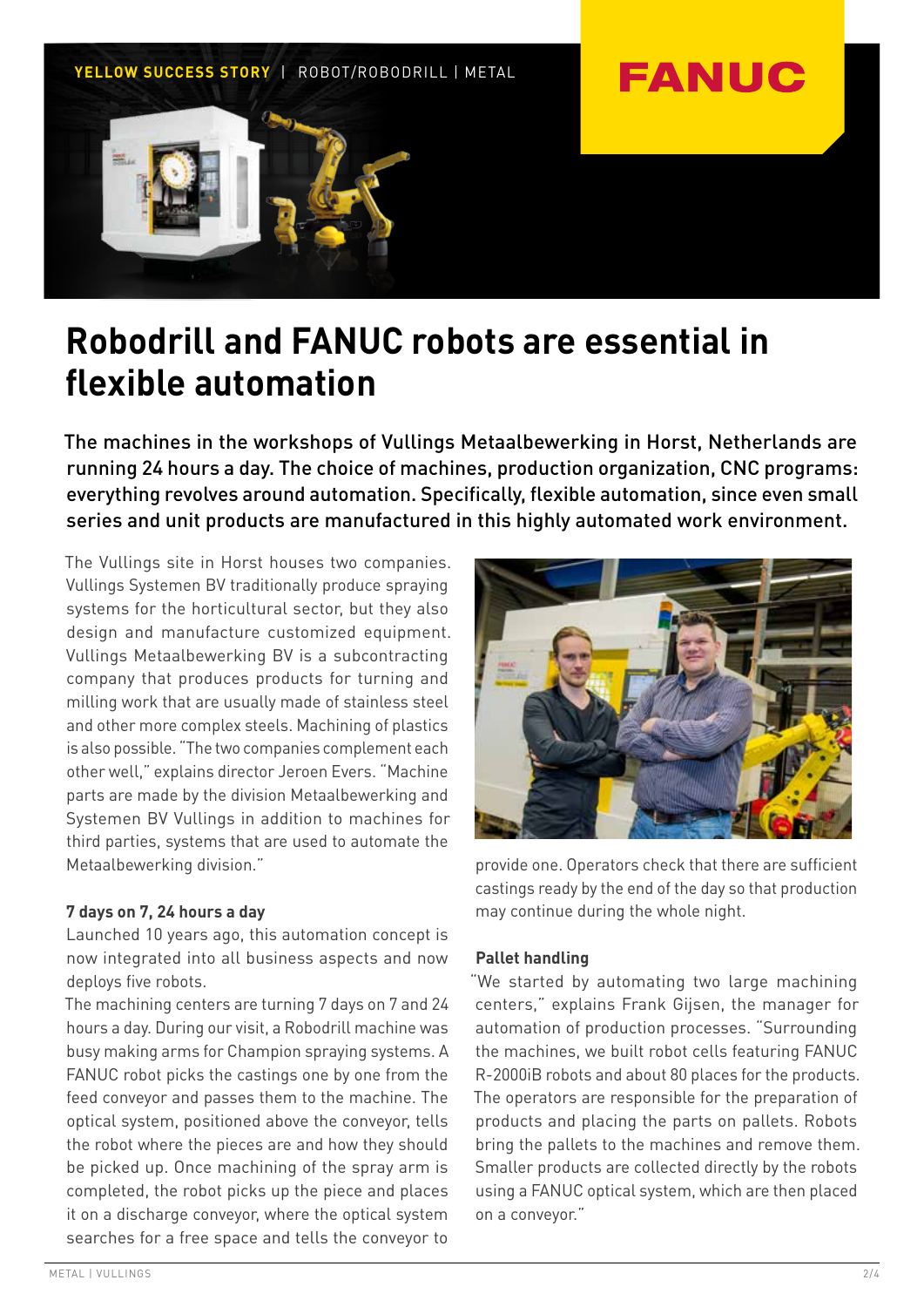### **YELLOW SUCCESS STORY** | ROBOT/ROBODRILL | METAL

# **FANUC**



### **20 years without failing**

"Because relatively small products are often manufactured on existing cells, we looked for a new fast machine capable of processing these small parts," continues Jeroen Evers.

> "We chose the Robodrill. We met with companies working with this machine, and someone told us that one of these machines had been working for 20 years and that they never had to call a FANUC mechanic. This is what really convinced us, because if you want to produce continuously, it is essential to have reliable machines".

 "If you use all available time for planned production, you don't have any time left to make up for a production delay in case of failure."

#### **Machine state monitoring**

Vulling pays a lot of attention to preventive maintenance in order to ensure maximum machine availability.

Frank Gijsen: "The FANUC controls possess a machine state monitoring feature that we use to plan maintenance actions. Each notification from the machine is taken seriously for the good of the machine and to ensure it that does not break down unexpectedly. Oil and tools are also subject to periodic monitoring."

### **Milling on 5 simultaneous axes**

For the α-Robodrill D21L*i*A5, a robot (the M-20*i*A) was

installed with the FANUC optical system integrated in the robot controller. In this cell, which deals with smaller products, the machine and the robot are fully integrated.

 "The machine controls possess enough computing power to run the cell. The robotized cell no longer needs a separate PLC," explains Frank Gijsen.

> "On delivery, the Robodrill was equipped with a FANUC tilting table and a rotary table so that the machine is capable of 5-axis machining. The machine controls allow the 5 axes to be operated simultaneously".

The implementation of these 5 axes is a consequence of production without human intervention. At night, there is no operator to tighten the parts in a different position at intermediate machining stages.



**Single-piece series**

Frank Gijsen: "FANUC also helped us set up the machine for programming offline using a CAM system."

To succeed in this kind of flexible automation, and